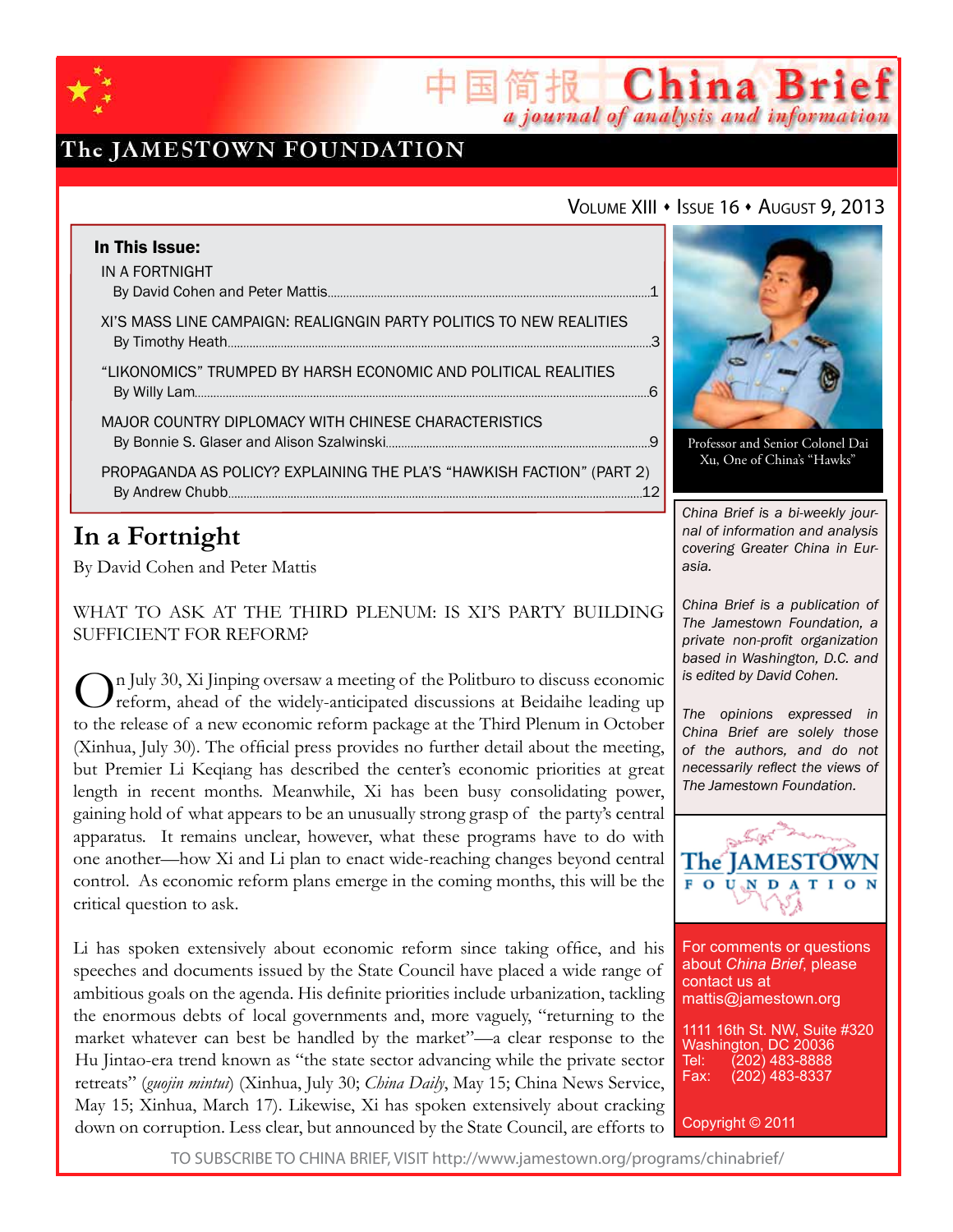## ChinaBrief Volume XIII • Issue 16 • August 9, 2013

reform the household registration system and rural land transfers (Xinhua May 24; April 3).

The success of these reforms will hinge on the ability of the Chinese Communist Party (CCP) and government to oversee their provincial and local branches—a challenge in any large organization and an especially severe weakness of the Chinese state. These policies will be implemented largely on a local level, and they will impact the finances of local governments as well as, in the case of anticorruption, the personal finances of local officials.

So far, Xi's political activities have focused on the internal management of the party and its bureaucracy. His "mass line" speeches have deployed Maoist language in the service of a Hu-ist campaign to improve the professionalism and oversight of cadres. As Timothy Heath writes in this issue of *China Brief*, the mass line campaign closely tracks the concerns of Hu's early "maintain the advanced nature of CCP members" push, using the methods of a rectification campaign to develop the CCP as a professional institution with strong internal regulations ("Xi's Mass Line Campaign: Realigning Party Politics to New Realities," *China Brief*, August 9). Hu's campaign against corruption and for more moral cadre did not accomplish much. If anything, party leaders' warnings about the issue have become more frequent and more urgent in recent years. Hu returned to the same themes in his outgoing report to the 18th Party Congress (Xinhua, November 17, 2012).

This kind of central power has proved effective for winning ideological debates and kneecapping political opponents, most dramtically Chen Liangyu and Bo Xilai, but not much good for providing oversight to a political party of 80 million ("The Soapbox and the Truncheon: Hu Jintao's Amorphous Power," *China Brief*, July 19, 2012). This forces us to ask how the current administration plans to achieve its goals. If it is taking on challenges that defeated Hu Jintao, what are they doing differently or what position does Xi have that can lead to a different result?

Xi comes into office with several advantages over his predecessor that are obvious, but still warrant mention. First, he has a smaller and more unified Politburo Standing Committee, including seven rather than nine members. Those Chinese officials pegged as reformers or of Hu Jintao's China Youth League Faction (*tuanpai*) were confined to the Politburo, even the well-credentialed Li Yuanchao who headed the Organization Department. Xi's colleagues are more likely to believe in a strong state with centralized authority ("China's New Leaders to Strengthen the Party-State," *China Brief*, November 30, 2012). Second, Xi does not seem to have the same "party elders" problem that Hu faced, because of Jiang Zemin's continuing service on the Central Military Commission and the presence of his protégés, like Zeng Qinghong, in important positions on the Standing Committee.

In addition to his control over the political apparatus, Xi seems to have succeeded in ensuring the loyalty of the military and security apparatus. Most noticeably, Xi has incorporated the PLA into his major political campaigns, including the "China Dream," mass line activities and anti-corruption (*South China Morning Post*, August 5; *People's Daily*, July 31; *PLA Daily*, July 30, March 5; March 4). He also has promoted a large number of generals, including six just before this year's Army Day (Xinhua, August 1; *South China Morning Post*, July 31). Moreover, Xi reportedly has taken direct control over the civilian security apparatus, which is overseen by the Central Political-Legal Commission, and appears to have made political plans to ensure his control. With Meng Jianzhu as executor, Xi ostensibly directs the paramilitary People's Armed Police, the Ministry of Public Security and the Ministry of State Security, giving him control over internal security and domestic intelligence ("Appraising Xi Jinping's Politicking," *China Brief*, July 12; *South China Morning Post*, July 3; *Ming Pao*, January 30).

Assessing how power gets exercised in the Chinese system is a speculative exercise; however, Xi's political power seems focused on mechanisms that facilitate central decisions and central policy execution, such as national security policymaking. Xi may be able to outmaneuver, persuade or coerce the Politburo into taking his direction, but the 83 million party members and the party bureaucracy are a different matter entirely. The problems facing this Chinese president, if anything, are more daunting than when Hu held office and Xi will be judged on how he pushes the ambitious agenda outlined above. President Xi, however, still faces the difficulty that Hu did in exercising power between the soapbox and the truncheon. The former gives him a far-reaching, but potentially ineffectual, voice. The latter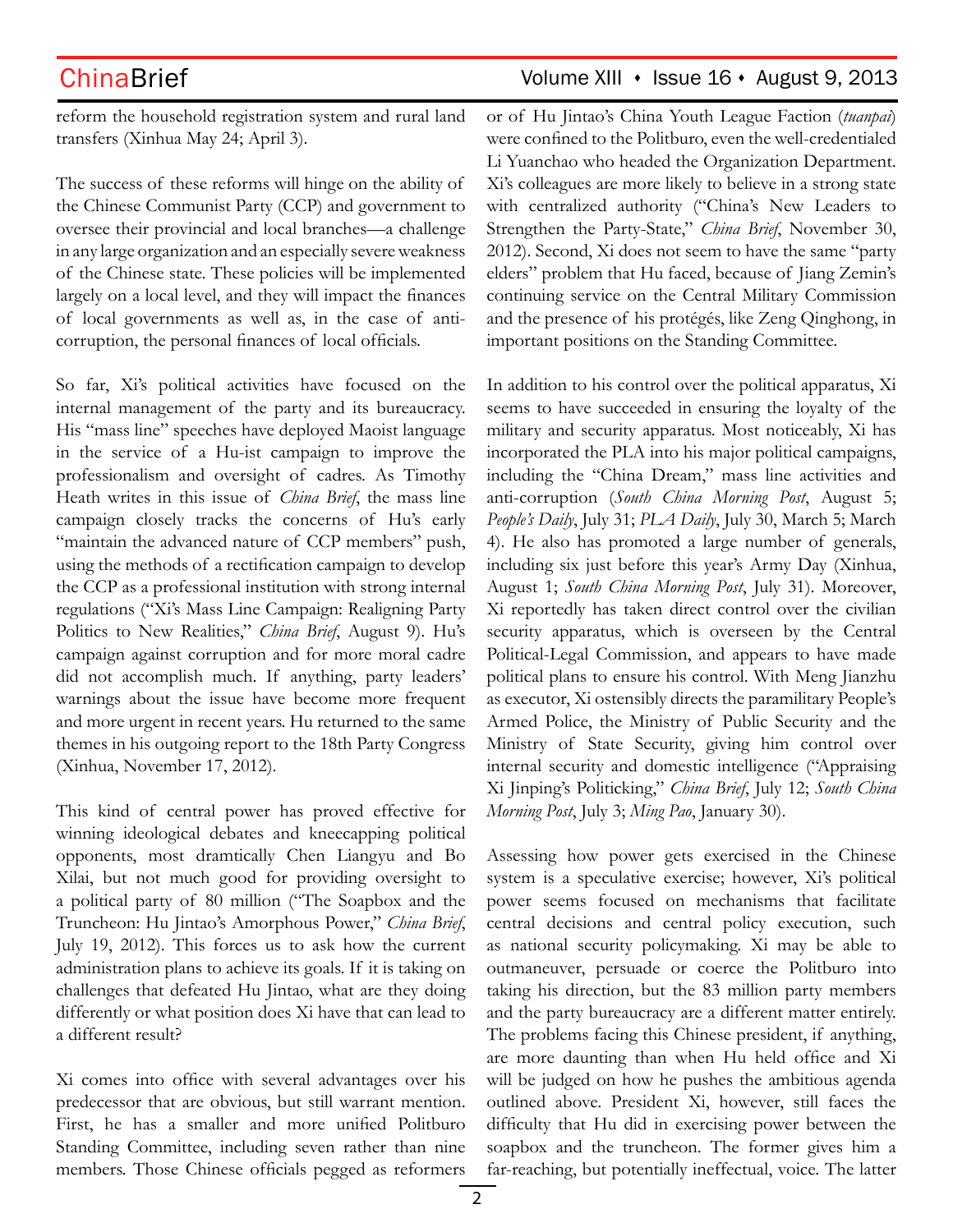gives him potent but narrowly-focused coercion, and Xi cannot kneecap all of his opponents—particularly not every recalcitrant party member. The question for Xi Jinping, indeed of Chinese politics writ large, is how well can any leader make substantial changes to the system without becoming, in Xi's words, "China's Gorbachev."

*David Cohen is the incoming editor and Peter Mattis is the outgoing editor of* China Brief *at The Jamestown Foundation.*

\*\*\*

# **Xi's Mass Line Campaign: Realigning Party Politics to New Realities**

By Timothy Heath

The Chinese Communist Party's (CCP) "mass line" (*qunzhong luxian*) education campaign echoes in content and format a similar effort initiated by Xi's predecessor, Hu Jintao, to improve the party's governance capacity. The current campaign's effort to leverage Mao's authority points to an increased sense of urgency owing to the exhaustion of traditional engines of economic growth and mounting public frustration with party leadership. The mass line education campaign therefore represents a major effort to realign party leadership and theoretical concepts with structural changes in the political economy that is likely to persist through much of Xi's tenure.

On June 18, the CCP senior leadership held a conference to kick off a planned yearlong "educational campaign," or "education activities" (*jiaoyu huodong*), to promote the "Party's Mass Line Education and Practice." The Politburo followed up with an "ad hoc meeting" from June 22 to June 25. The six half-day meetings focused on three agenda items widely replicated in lower-level work conferences: reports on the implementation of regulations to address problems of work style; speeches on how well cadres have implemented the requirements; and discussion and study of measures, rules and regulations for improving the party's work style. The term "work style" refers to the political loyalty, ethics, integrity and professional competence of party officials

ChinaBrief Volume XIII • Issue 16 • August 9, 2013

(Xinhua, June 25).

In early July, Hong Kong press reported that forty five high-level supervisory teams oversaw implementation of the campaign (*Ta Kung Pao* [Hong Kong], July 4). Each Politburo Standing Committee member carried out inspection trips to hold symposiums with local officials, hear reports from local party committees and oversee arrangements for mass line education work. Xi visited Hebei province on July 11–12 (Xinhua, July 12).

### **Similarities with Hu's Advanced Nature Campaign**

The mass line campaign shares many similarities with the 18-month-long educational campaign called "Maintain the Advanced Nature of CCP Members" launched by then-General Secretary Hu Jintao in January 2005. Both campaigns began at the beginning of the respective general secretary's tenure and served in part to help the new administration consolidate control of the party apparatus. The two campaigns also drew heavily from the repertoire of "rectification" (*zhengfeng*) campaigns from which they are derived, including study sessions, criticism, self-criticism and lectures.

Both the Hu and Xi campaigns have been carried out in conjunction with other activities to standardize party procedures, curb corruption and enhance the party's overall competence. Following its June work conference, for example, the Politburo issued requirements to standardize procedures and mechanisms for performance evaluations and promotions. It also ordered governments at all levels to standardize cadre entitlements for housing, cars, secretaries, public receptions, guards, social benefits and vacations (Xinhua, June 25).

The two campaigns thus aim in large part at reshaping the CCP into a competent "governing party" (*zhizheng dang*). The CCP's designation of itself as a governing party stems from the 16th Party Congress, held in 2002, and is aimed at increasing the CCP's ability to lead an increasingly complex market economy and pluralistic society. The focus on improving governance capacity has deepened since that time. For example, the Fourth Plenum of the 16th Party Congress in 2004 put forth requirements to "institutionalize, standardize and regularize" party procedures and to govern in accordance with the law and to "serve the public and govern for the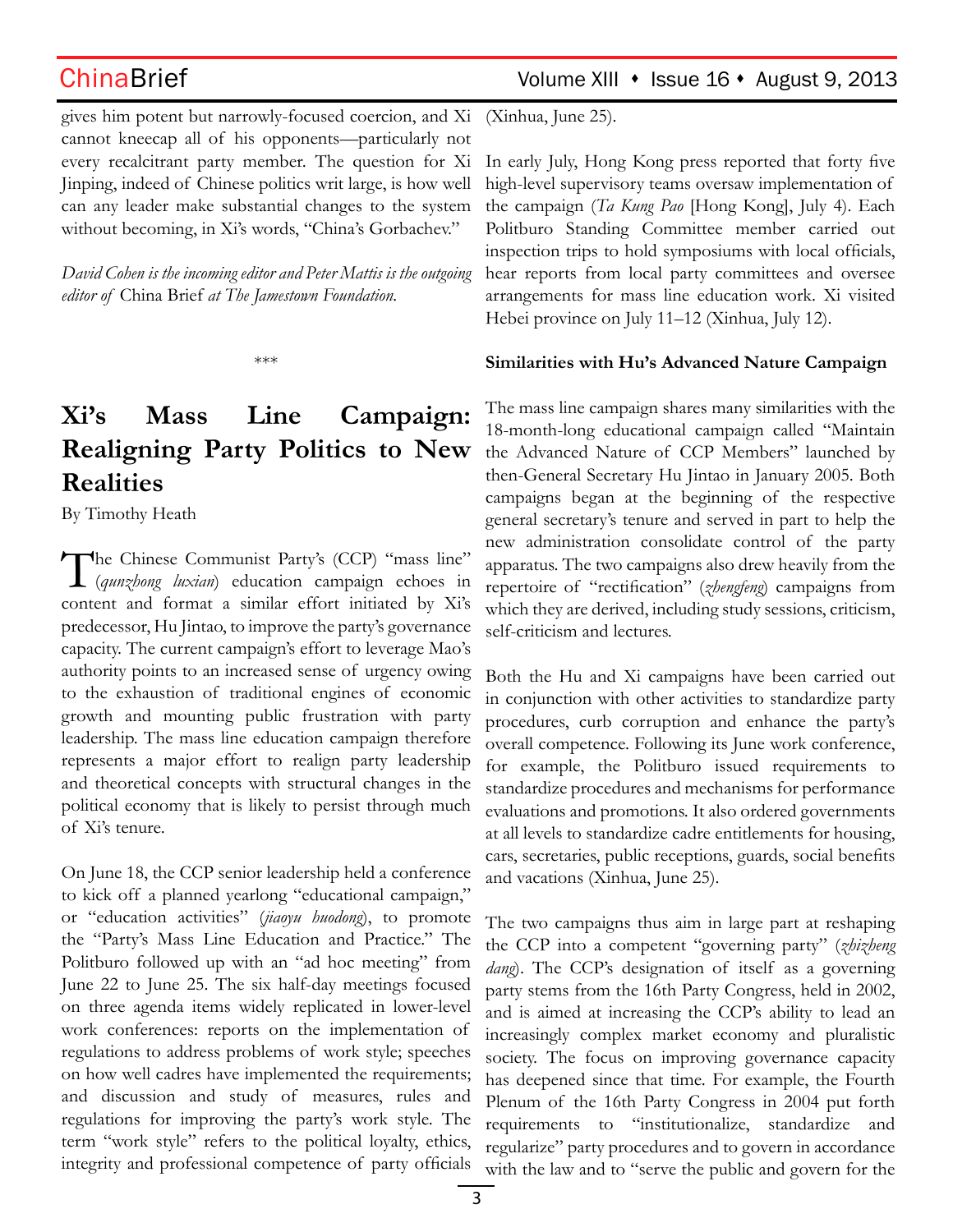people," requirements reaffirmed in subsequent party congresses. Similarly, party theorists have focused on outlining a "systematic" and "scientific" approach to ideology—exemplified in Hu's "scientific development concept"—to support policy analysis that could improve governance. This approach to politics and ideology has facilitated the CCP's pursuit of a new identity as a stable, competent bureaucratic actor capable of policymaking to realize rationally defined national objectives.

### **The Search for Political Leverage**

On the surface, Xi's invocation of a concept deeply associated with Mao Zedong, the mass line, thus appears as a striking counter-trend to the general reformist trend of Chinese politics. While Deng and his successors have each provided their own reinterpretation of the concept (as they have with virtually all Maoist concepts), none of them devoted much energy to the topic. The mass line remains closely associated with the Great Helmsman. As if to underscore this point, Xi punctuated the mass line campaign with a visit to Mao's former home, where he praised China's revolutionary heritage as the "best nutrition" (Xinhua, July 12). The interest in China's prereform past, however, remains limited. Beyond a few gestures praising revolutionary virtues, the party has made no effort to revive radical politics or the type of "red" theatrics associated with the now-disgraced Bo Xilai.

There are several reasons CCP leaders seek to invoke Mao's authority through the mass line. Raising Mao's egalitarian ideals could help blunt criticisms of the inequality generated by the party's economic policies. Deploying a fundamental Maoist party precept is also a shrewd political tactic to pressure recalcitrant cadres. With Mao as political cover, Xi and his cohorts have put a formidable onus on those who may be tempted to resist such reforms.

Most importantly, harnessing Mao's authority to the campaign communicates a sense of urgency and seriousness about the need for reform in the face of dramatically changing circumstances, the most important of which is economic. The main engine of China's spectacular economic growth over the past decades has exhausted itself. In the words of an official press commentary, the current export and investmentled growth model has reached a "dead end" (Xinhua,

### ChinaBrief Volume XIII • Issue 16 • August 9, 2013

December 21). The political situation has changed dramatically as well. A population enriched by decades of rapid growth has raised its expectations of authorities. Popular anger and resentment over innumerable examples of official incompetence and malfeasance—manifested in protests over tainted food scandals, battles over land seizures, local police brutality and corruption—threaten to bubble over into large scale unrest.

Senior leaders have responded to these trends with warnings unusually stark even for a party habituated to routine self-criticism. The 18th Party Congress work report grimly warned of "grave dangers" facing the party, criticizing members as "lacking drive, incompetence, being out of touch with the people, corrupt and malfeasant." Corruption, it warned, could prove "fatal" to the party and even cause the "collapse of the party and the fall of the state." The problem goes beyond a few "bad apples." The leadership has declared that many ideas, notions, policies and political arrangements require an urgent upgrade in the face of changing circumstances. Hu declared in the 18th Party Congress that the CCP must "resolutely discard (*jiejue pochu*) all notions and concepts that hinder scientific development." Other senior leaders have advocated a similar intellectual and political overhaul. At the annual 2012 economic work conference, Premier Li stated the CCP should "resolutely discard all limiting ideas, concepts, structures and mechanisms which obstruct scientific development" (Xinhua, December 16).

### **Xi's Challenge: Structural Reform**

The intense pressure to realize major structural reforms in order to sustain economic growth and ensure social stability provides the critical context that explains the sense of urgency surrounding the mass line campaign. The impact of economic globalization, decades of growth and rising public expectations have put profound stresses on China's society and political system. In many ways, China is experience a phenomenon similar to that underpinning the unrest in countries ranging from Egypt to Turkey to Brazil: rapid economic growth has generated demand for improved public goods and services that often exceed the capacity of authorities.

Chinese media have been attuned to this association, as can be seen in official media commentaries. One article,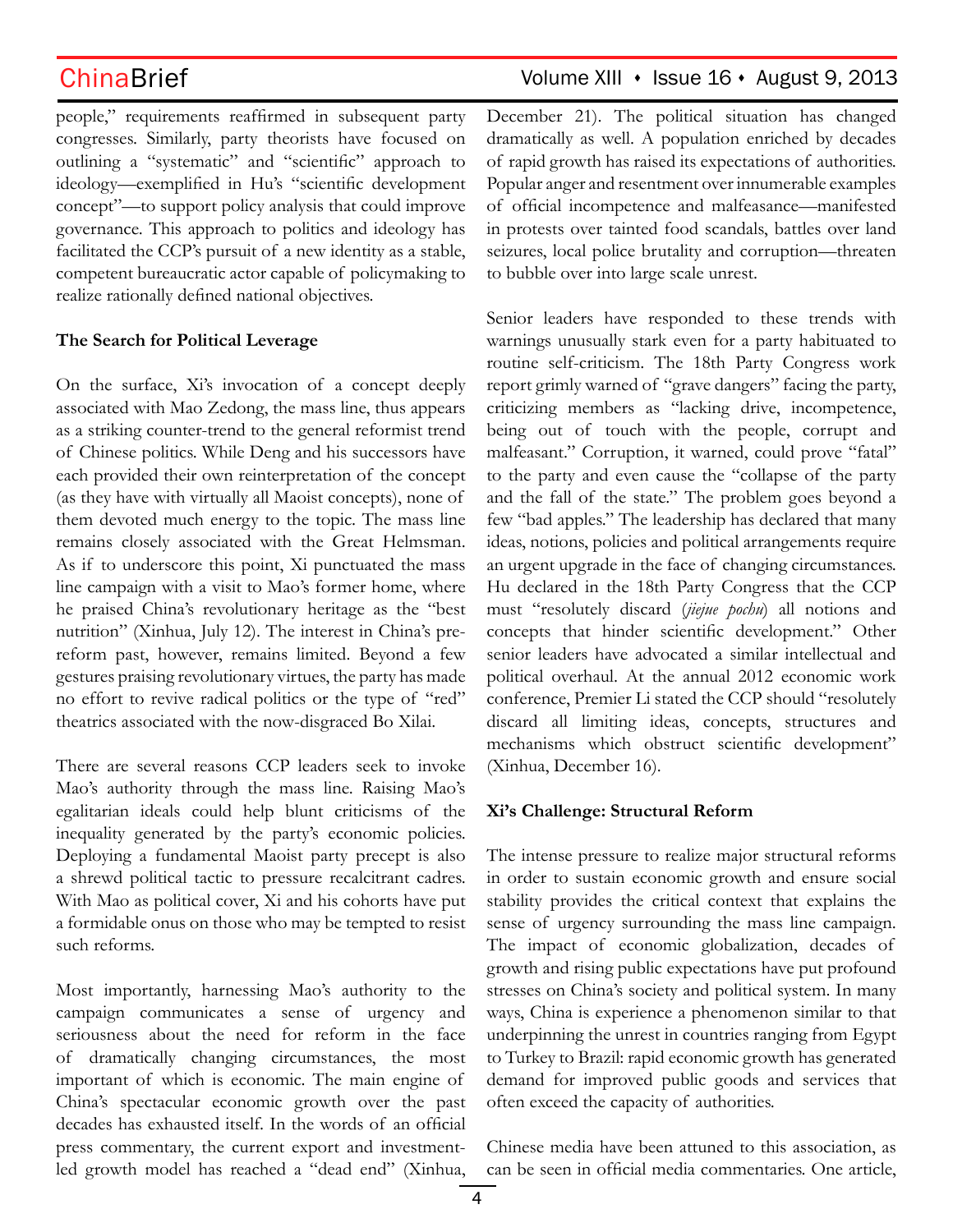written by the pseudonymous "Zhong Sheng" (widely viewed as representative of party leader views), noted the "frequent occurrences of social turmoil" and widespread "anxiety" in Egypt, Brazil, Thailand, Turkey and Greece. The article asserted that the turmoil is ultimately traced to a "root cause that is closely related to development issues." Reiterating a theme common in senior leader speeches, the article pointed to "scientific development" as the key to avoiding such turmoil (*People's Daily*, July 13).

As the CCP's traditional Leninist networks of secretive decision-making cells have produced increasingly erratic, economically inefficient and politically damaging results, the party has sought to develop institutions and bureaucratic systems to stabilize and buttress the exercise of CCP authority. The 18th Party Congress stood out in its requirement to consolidate the foundations for the nation's continued rise and accumulation of national power through the establishment and strengthening of an array of economic, social and political "institutions" (*zhidu*) and "systems" (*tixi*) ("The 18th Party Congress Work Report: Policy Blueprint for the Xi Administration," *China Brief*, November 20, 2012).

Properly built and resourced, party leaders view institutions and systems as the sturdy backbone that can sustain the steady, balanced economic growth; efficient and fair distribution of public goods; and moderate exercise of judicial and political power, that together compose the essence of the "scientific development" sought by Beijing. The success or failure of Xi's tenure will likely be judged by China's leadership against the standard of how well he has performed this task.

Xi Jinping appears well aware of the responsibility entrusted to him and his colleagues. Within the past few months, Xinhua has reported efforts to introduce structural reforms aimed at modifying or building systems and institutions in the economy, government and party:

• *Economy*: At the 2012 Economic Work Conference, Premier Li identified "restructuring of the economic development model" as a top priority for the coming year, focusing on the imperatives to do the following: increase domestic demand; increase independent technological innovation; and change the pattern of economic development. To support this transformation, he outlined a requirement to

## ChinaBrief Volume XIII • Issue 16 • August 9, 2013

centralize key policy decisions through a system of "top level design" (*dingceng sheji*) as a way to resolve structural irrationalities and improve the efficiency of the market economy (Xinhua, December 16, 2012).

- Government: In March, the 12th National People's Congress and Second Plenary of the 18th Party Congress passed the State Council Institutional Reform and Functional Transformation Plan. The plan outlines tasks and timelines over the next three to five years to "accelerate construction of a service oriented government featuring scientific functions, an optimized structure, integrity and high efficiency and producing satisfaction among the people" (Xinhua, March 28, 2013). These aim to reduce permit approval requirements, standardize and streamline procedures in the acquisition and distribution of goods, eliminate redundant bureaucratic offices and procedures, cancel unneeded or revise excessive administrative fees, establish and improve macroeconomic controls, improve market mechanisms and improve public and social service functions.
- Party: Among an array of regulations to standardize promotion, recruitment and other procedures, the CCP published two comprehensive sets of regulations that regularize some of the most basic party processes. The first set detailed which party organs are authorized to draft, approve, publish, amend and abolish party regulations and which procedures they are expected to follow. The second set detailed how party regulations should be recorded, reviewed, amended or abolished. While based on provisional rules enacted in 1990, the new regulations introduce requirements for the CCP to publish "all" of its regulations, except in a few "special cases"—a significant loophole. It also stipulates the CCP must have both annual and fiveyear plans for drafting and amending party rules (Xinhua, May 28).

### **Implications for CCP Politics and Ideology**

In the classic 1943 formulation from *Some Questions Concerning Leadership*, Mao explained that the aim of the "mass line" was to "take the scattered and unsystematic ideas of the masses," turn them into "concentrated and systematic ideas" and then "go to the masses and propagate and explain these ideas until the masses embrace them as their own." This formulation pointed in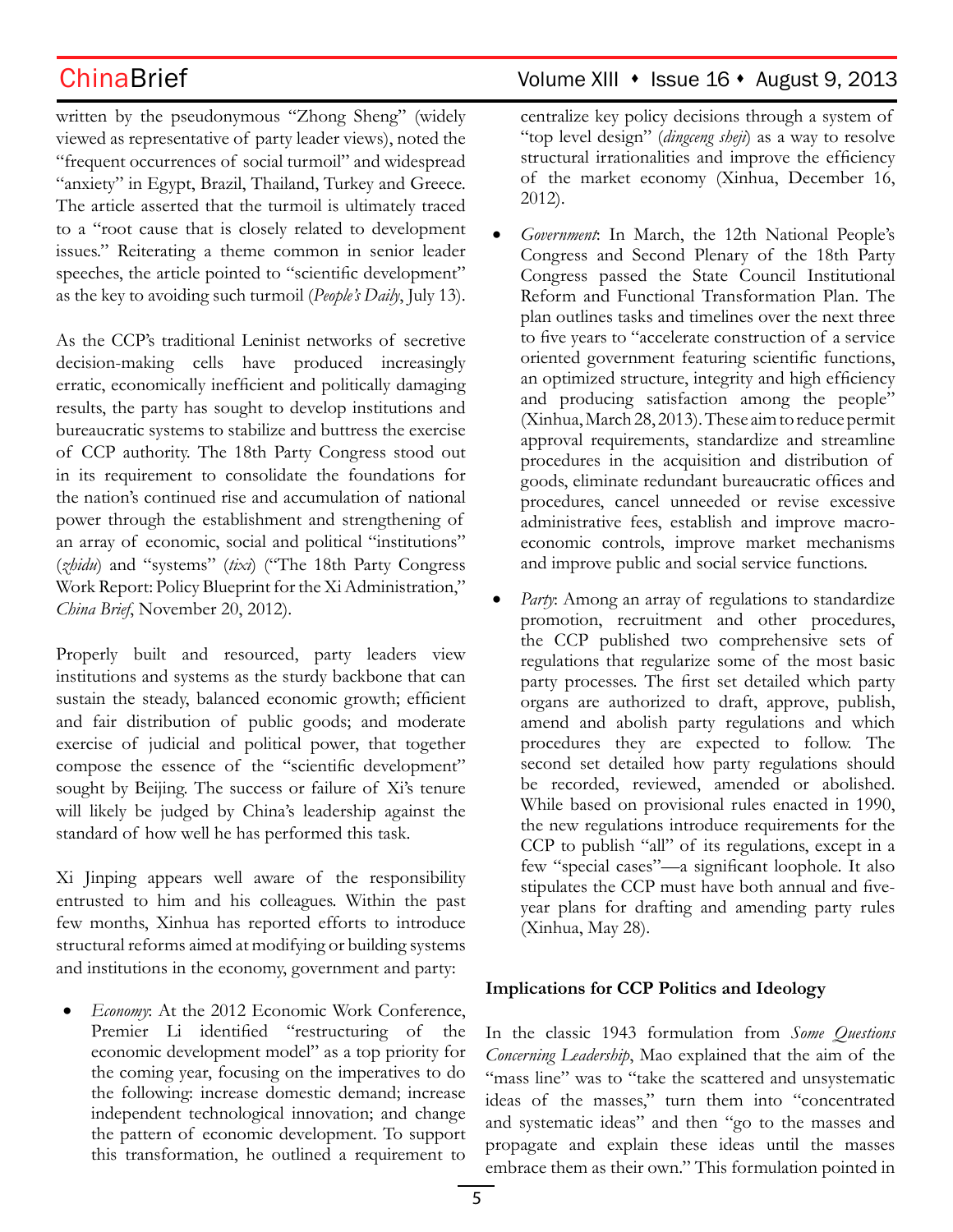## ChinaBrief Volume XIII · Issue 16 · August 9, 2013

two directions: toward Leninist elitism, in its assumption that the CCP could discern and dictate an agenda that embodied the deepest yearnings of the masses; and yet toward a genuine populism, in the assumption that the people should determine their own affairs.

Xi's formulation bears little resemblance to this classic formulation. As explained by Xi at a Politburo study session, the "main point" of the mass line is for the party to "focus on working for the people" as well as for cadres to be "competent and incorruptible" (Xinhua, April 19). Speeches by senior leaders on the "mass line" similarly have focused overwhelmingly on the topic of improving the overall competence and integrity of CCP cadres so that the regime can provide more effective governance and realize its goals and objectives. In his "investigation" trip to Hebei to model behavior for all officials, for example, Xi focused on topics such as the availability of consumer goods for rural populations, the quality of social services and opportunities for advancement. Under Xi, the mass line thus appears to be less about mobilizing the masses against entrenched elites to realize utopian visions than it is about mobilizing party elites to more effectively manage the masses in support of the national leadership's economic and political objectives.

The reorienting of party leadership toward the provision of goods and services to meet the diversifying needs of an increasingly prosperous, pluralistic society has already become a hallmark of party politics and ideological concepts under Xi. These features are evident in Xi's signature "Chinese Dream" concept. The Chinese dream draws heavily from the collective national ideal of "the rejuvenation of the Chinese people" (*zhonghua minzu de weida fuxing*) refined by generations of party leaders. Xi's contribution has been to highlight how national rejuvenation will benefit the average citizen. In his inauguration speech as President of the People's Republic of China, Xi explained the Chinese dream must remain "close to the people" and "benefit the people" (Xinhua, March 17). Xi similarly has explained that to "meet the people's desire for a better life is precisely our mission" (Xinhua, November 15).

The CCP led by Xi has shown no interest in liberal reforms that could impair the exercise of party rule. Nor does the party appear likely to ease any time soon the extensive surveillance and control so essential to the regime's survival. Nevertheless, the trends represented by the mass line campaign point to a recognition that the regime's long-term prospects hinge on reforms to accommodate the growing clout of its citizenry. With the collapse of the decades-old export and investment driven growth model, China's future development will depend much more on consumer spending by a large body of prosperous citizens, who are likely to be well educated. With their spending power as leverage, these citizens are likely to demand a far higher level of goods, services and competent governance than authorities have hitherto provided. Through the mass line campaign, institutional and systemic reforms as well as other measures to buttress and improve the regime's performance, Xi and his colleagues are seeking to align the party's politics and ideology to better accord with the new realities. The task is tremendous and probably will take years of work. For this reason, the mass line education campaign represents the fundamental concerns and themes that are likely to dominate political thought and policy through the rest of the Xi administration.

*Timothy R. Heath serves as an analyst with U.S. Pacific Command. Mr. Heath has over ten years' experience as a China analyst in the U.S. government and earned his M.A. in Asian Studies at the George Washington University. The views expressed in this article are the personal views of Mr. Heath and do not in any way represent the views of Pacific Command or the U.S. government.*

\*\*\*

# **"Likonomics" Trumped by Harsh Economic and Political Realities**

By Willy Lam

The senior cadres currently meeting for their annual brainstorming session at the seaside Beidaihe retreat are putting the finishing touches on a blueprint for seminal reforms to the Chinese economy (Duowei, August 7; *South China Morning Post*, August 5; Xinhua, August 5). Given the signals that have come out of the administration so far, and Xi's grandiose, but amorphous, promise of the "China Dream," expectations are high for the package of economic initiatives, due to be revealed in October at the Third Plenary Session of the Chinese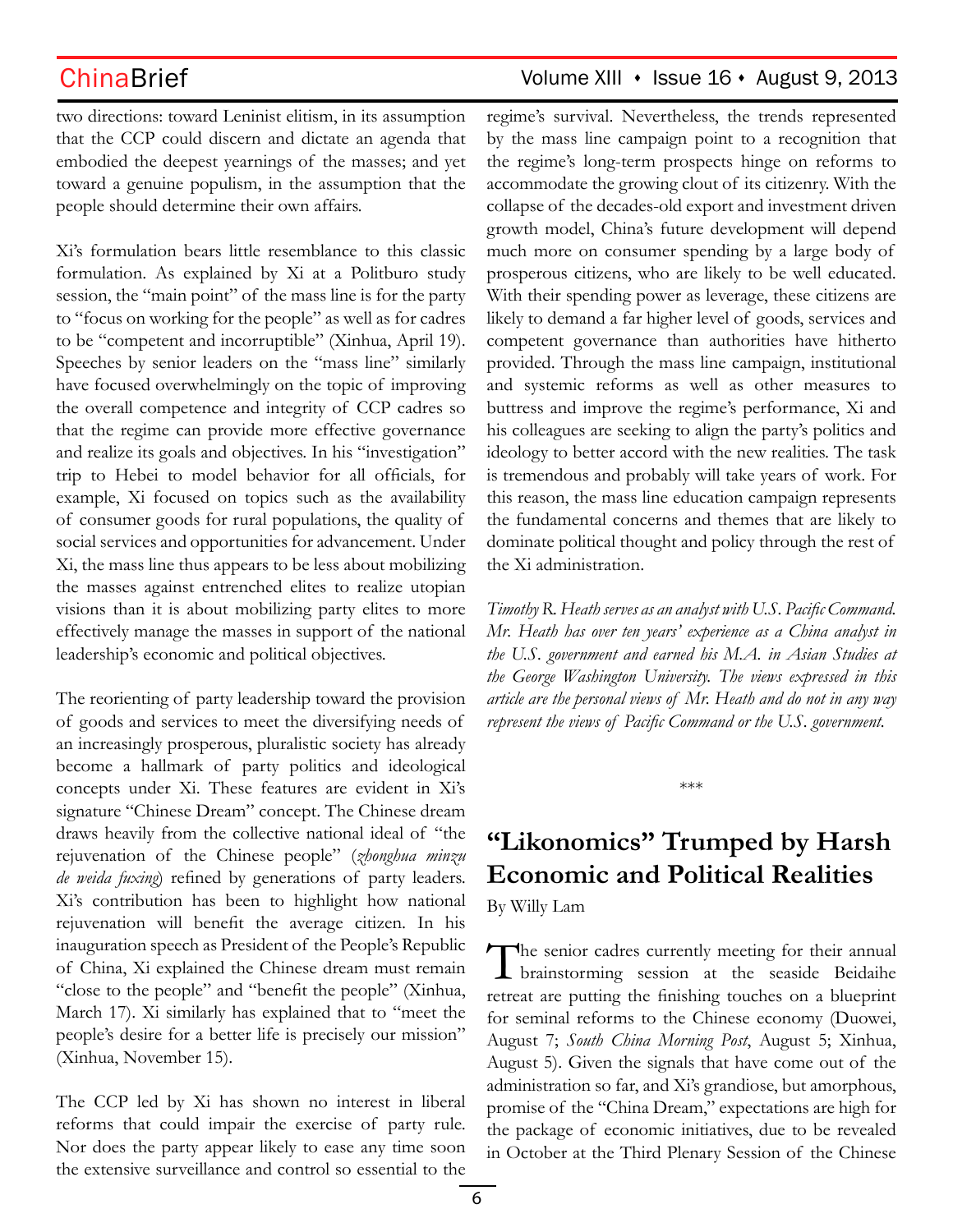Communist Party (CCP) Central Committee. Even as socalled "Likonomics" is attracting world-wide attention, signs of deceleration in economic growth are putting immense pressure on the Xi-Li leadership to put stability once again before economic liberalization.

Premier Li has set an overarching goal to "let go of administrative powers and return to the market whatever can best be handled by the market." (*China Daily*, May 15; China News Service, May 15). The Chinese media have reported that the Central Committee Third Plenum in October will approve overhauls of economic and social policies to address the following key areas: financial, monetary and fiscal policies; creating a fair competitive environment for private enterprises; liberalizing the prices of producer goods and utilities; trimming the number and procedures of bureaucratic reviews; narrowing the income gap between rich and poor; and liberalizing the land ownership and household registration systems so as to speed up urbanization (Caijing, July 12; Xinhua, May 22). This means, among other things, retooling the threedecade-old strategy of injecting government funds into huge projects that are geared toward jacking up the GDP growth rate as well as providing employment. Li also has pledged to create a level playing field for disparate players and stakeholders including privately-owned enterprises (POEs).

The most crucial reform will be ensuring that authorities end their excessive reliance on government investment and stimulus packages to generate growth. While Chinese cadres and official economists have scolded the profligacy of the quantitative easing programs in the United States and Japan, debts owed by all levels of administrations, government financing vehicles and other government entities are estimated at 180–210 percent of GDP (Businessweek, July 13; *Ming Pao* [Hong Kong], April 4). An ongoing audit ordered by Beijing of the amount of debts incurred by county-level and other grassroots administrations—which are expected to be well in excess of the 10.7 trillion yuan figure the auditors established in late 2010—seems indicative of the Li cabinet's determination to bolster financial discipline (China News Service, July 28; *Hong Kong Economic Journal*, July 28).

On June 20, Li and his finance team signaled their readiness for major surgery by allowing the interbank borrowing rate to spike to an unheard-of 13.44 percent—

## ChinaBrief ChinaBrief Volume XIII • Issue 16 • August 9, 2013

the usual rate is around three percent. A State Council statement issued at the time noted "While the economy faces many difficulties and challenges, we must promote financial reform in an orderly way to better serve economic restructuring" (*China Daily*, June 20; People's Daily Online, June 20). Equally significant were the views expressed by new Finance Minister Lou Jiwei while attending the biannual Strategic and Economic Dialogue (S&ED) in Washington in early July. Lou indicated the central government might be willing to tolerate a growth rate below seven percent. The official media quoted Lou as saying on the sidelines of the S&ED sessions "there is no doubt that China can achieve the growth target, though the seven percent goal should not be considered as the bottom line" (Xinhua, July 12; Reuters, July 12) [1]. Indeed, government fixed-asset investments in urban areas grew by just 20.1 percent in the first six months of this year, the slowest pace since 2001 (*Hong Kong Economic Times*, July 31; Bloomberg, July 30).

Yet the nuance, if not also the substance, of policies has shifted markedly after less-than-satisfactory results for the second quarter of the year were released in early July. China's GDP grew by an annualized rate of merely 7.5 percent in April to June, down from 7.7 percent for the first quarter of the year. Moreover, exports in June fell year-on-year by 3.1 percent, the biggest drop since the onset of the global financial crisis (China News Service, July 30; *Hong Kong Economic Times*, July 30). A Politburo meeting chaired by President Xi Jinping in late July referred to the imperative of "stabilizing growth"—arresting the recent downward trend of GDP expansion—in the face of "extremely complicated domestic and international conditions." Citing a statement released after the Politburo meeting, Xinhua noted "The central authorities will continue to coordinate the multiple tasks of stabilizing growth, restructuring the economy and promoting reforms" (Xinhua, July 30; China News Service, July 30). Premier Li apparently contradicted his finance minister, stating after the release of the latest statistics that seven percent would be the "floor" or minimum level of GDP growth. The Beijing media cited Li as telling economists that "the bottom line for economic growth is 7 percent, and this bottom line must not be crossed" (*Beijing News*, July 23; Caixin, July 17). In the last week of July, the People's Bank of China (PBOC), China's central bank, pumped 136 billion yuan into markets through reverse bond repurchases and other mechanisms. This was the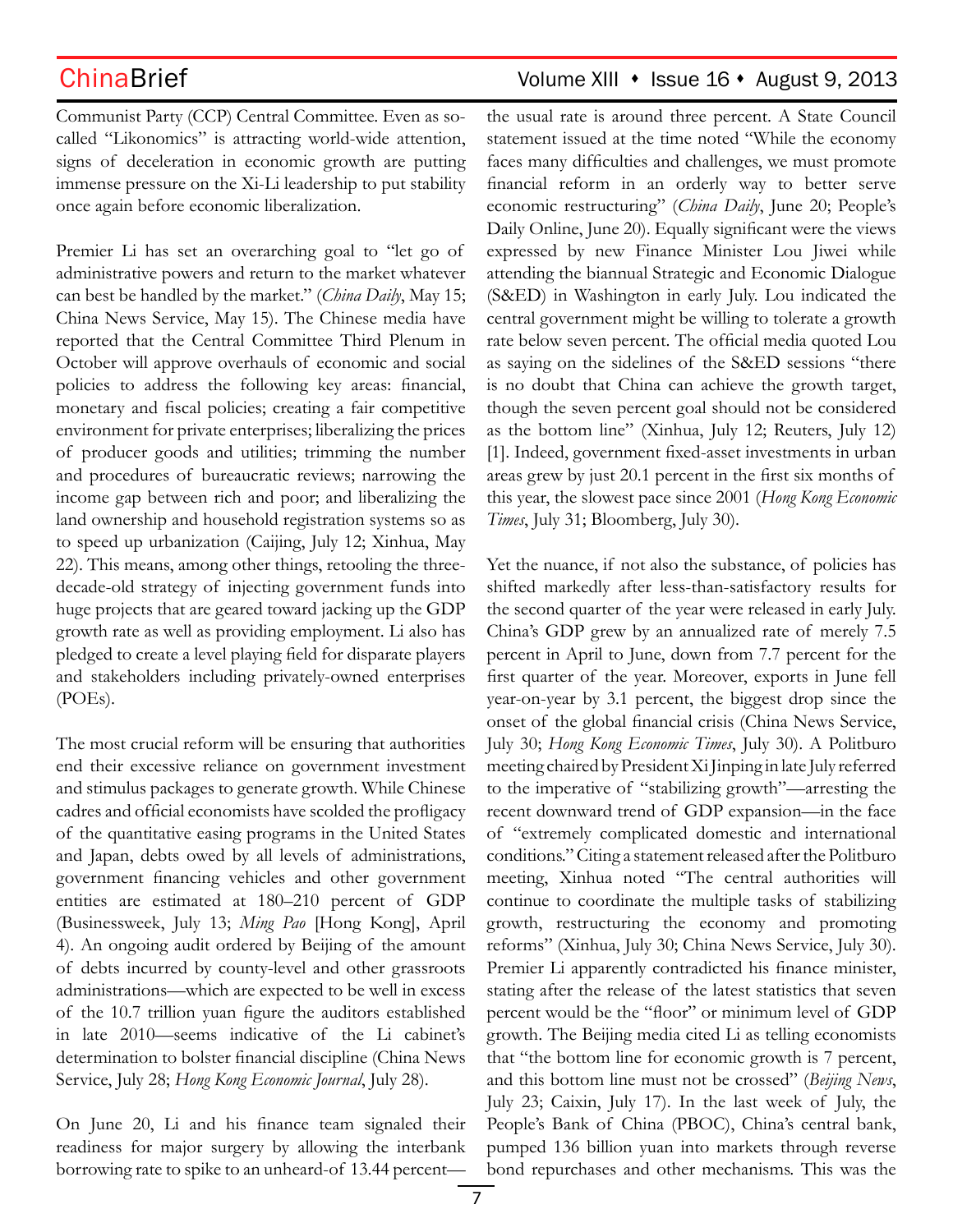### ChinaBrief Volume XIII • Issue 16 • August 9, 2013

first time that the PBOC had injected funds directly into the money markets since February this year (Reuters, August 1; *People's Daily*, July 31).

These developments seem to indicate that the government's current policies of boosting liquidity and pumping investments into select economic sectors will not be reversed significantly even after the Third Plenum. There is a well-understood consensus among the party's top echelons that a seven-percent growth rate is the absolute minimum for *weiwen* or maintaining political stability (Christian Science Monitor, July 31). While the State Council has ordered 1,400 manufacturers in sectors including steel, cement, copper and glass to curtail output because of oversupply, the Li cabinet is set to resume long-stalled investments into the nation's ambitious railway and highway networks (Bloomberg, July 23; *Huaxia Times* [Beijing], July 4). Moreover, while apartment prices have been going through the roof, the State Council has avoided drastic measures to cool the real-estate bubble so as not to upset the delicate socioeconomic balance (China.com, July 20; Chinavalue.net [Beijing], July 12).

Some reform measures, however, may be adopted in the fiscal, banking and taxation sectors. Last month, the PBOC liberalized its control over banks' lending interest rates, thereby allowing financial institutions to price loans to customers according to market considerations. This step was seen as a potential lifeline to the country's privately owned small- and medium-sized enterprises (SME), which provide an estimated 80 percent of urban jobs. There have also been talk about granting tax concessions for certain categories of POEs, as well as raising levies on the 110-odd superrich *yangqi* or centrally held stateowned enterprises (SOEs), which enjoy monopolies in sectors ranging from oil and gas to banking and finance (China News Service, July 22; *People's Daily*, July 20).

There are, however, limits to the extent to which the nation's POEs, including the most successful ones, can compete with state-owned enterprises (SOEs or *yangqi*) on the same footing. In tandem with the yearlong Rectification Campaign in the CCP, whose goal is to raise the morality and patriotism of party members, a number of eminent CEOs of private enterprises have made ritualistic statements genuflecting to the party. In a controversial interview with a Hong Kong newspaper, e-commerce giant Alibaba Chairman Jack Ma reportedly praised late patriarch Deng Xiaoping's decision to crack down on student protestors in June 1989 (*Ming Pao*, July 23; *South China Morning Post*, July 13). Chairman of heavy industrial company Sanyi, Liang Wengen, pointed out that his company would "resolutely give top priority to the interests of the party...My properties and even my life belong to the party" (*Apple Daily* [Hong Kong], July 22; *Ta Kung Pao* [Hong Kong] July 18). The fact that even these multi-billionaires have to bend over backwards to curry favor with the leader testifies to the sense of insecurity among non-state-sector businessmen. Part of this loyalty campaign could be due to the party leadership's nervousness about private entrepreneurs giving discreet but substantial support to a range of civil-society actions. For example, dozens of POEs have provided financial help to demonstrators against the establishment of chemical factories and nuclear power facilities in Guangdong and Fujian Provinces (*Hong Kong Economic Times*, July 27; *The Observer* [Beijing] July 22).

And how about new initiatives in social policies such as abolishing the *hukou* or household registration policy. Doing away with this decade-old but increasingly unpopular policy will not only garner the Xi-Li administration a bonanza of good will but also facilitate Beijing's ultra-ambitious urbanization program. The State Council reportedly is considering applying to other provinces experiments being undertaken in cities and regions such as Chongqing and Guangdong, where the distinction between urban and rural *hukou* is being phased out gradually. Li also is tipped to unveil more health and related social-welfare benefits so that members of the "lower classes"—including migrant workers and peasants—will feel confident enough to boost consumer spending (Xinhua, June 29; Sohu.com, May 5).

Whether Premier Li follows through with a large-scale push toward urbanization depends on Beijing's latest thinking about government injections into the economy. A report released last month by the Chinese Academy of Social Sciences estimated that the cost of permanently settling rural workers in the cities could come up to 650 billion yuan (\$106 billion) each year, which is equivalent to 5.5 percent of central government revenue. Peking University Economics Professor Li Yining, who was Li's mentor at the famous institution, also warned that excessive spending by local governments in the name of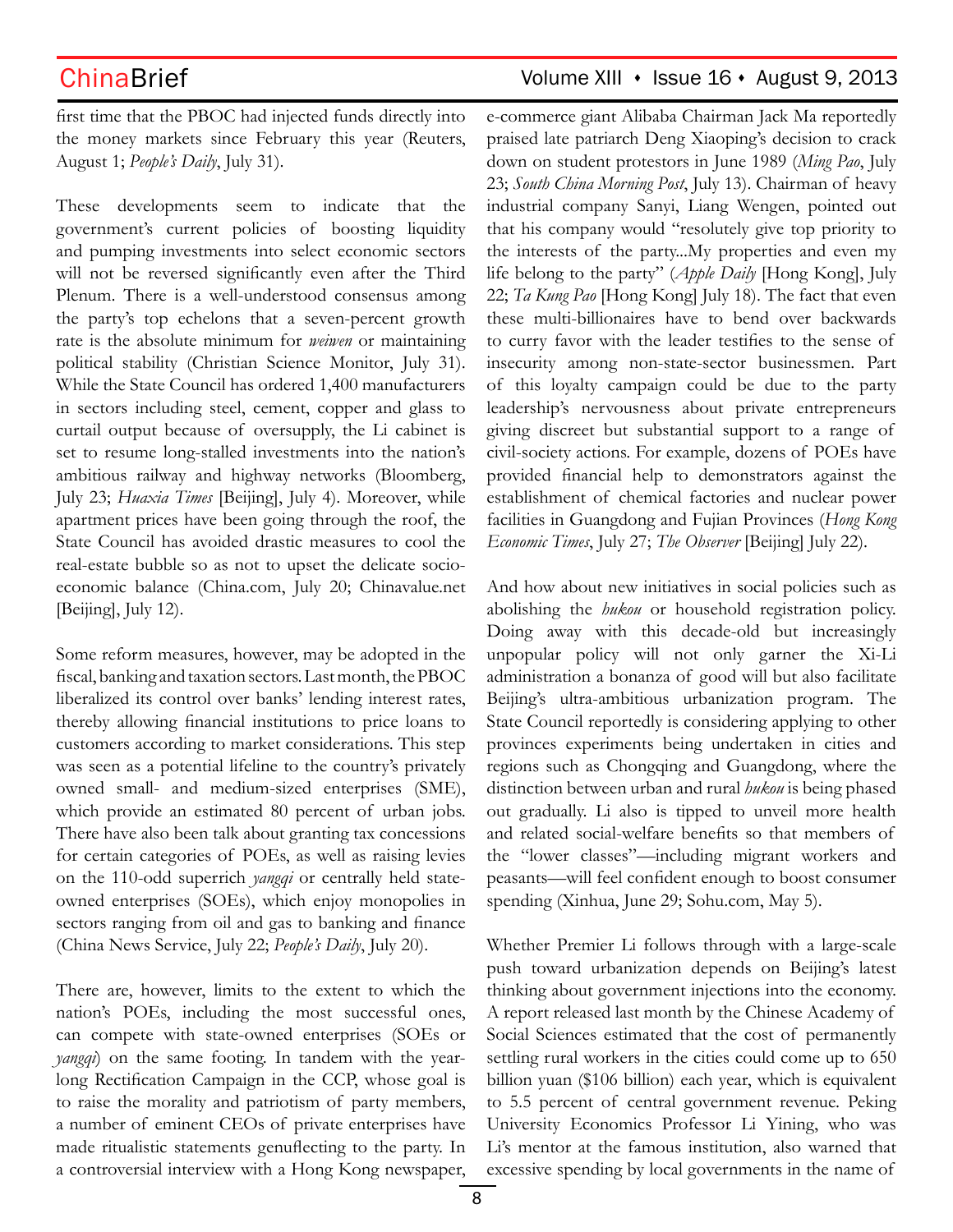urbanization could exacerbate the problem of regional debt (*China Daily*, July 30; Ifeng.com, July 30). Liberal economists, however, have suggested that reform in the rural land ownership system to allow peasants to sell their plots of land would provide rural residents with the financial means to migrate to urban areas even in the absence of massive government subsidies (Chinalawinfo. com [Beijing], July 26; *People's Daily*, March 23).

While the Xi-Li leadership is still in its first year, time is running out for the kind of surgery that is needed to restructure the economy. It is a well-known fact that Beijing can no longer depend on government investment—which accounts for nearly half of GDP to support growth. China's incremental capital output ratio, the amount of GDP that one unit of investment produces, is declining rapidly. According to one estimate, while each yuan of new credit generated 0.71 yuan of additional GDP from 2005 to 2008, this level has sunk to just 0.3 yuan between 2009 and 2012 (Caixin.com, June 20; Asian Wall Street Journal, April 4). Moreover, the perpetuation of the existing growth model will exacerbate deep-seated social contradictions, such as the polarization between rich and poor, which are responsible for tens of thousands of "mass incidents" every year. The Chinese Academy of Social Sciences puts the total number above 100,000 (*People's Daily*, December 18, 2012). The onus is on the Xi-Li administration to demonstrate outside-thebox thinking even as more Chinese seem impatient with grandiloquent slogans such as the "China Dream" and "Likonomics."

*Willy Wo-Lap Lam, Ph.D., is a Senior Fellow at The Jamestown Foundation. He is an adjunct professor in the History Department and the Center for China Studies of the Chinese University of Hong Kong. Lam is the author of five books on China, including*  Chinese Politics in the Hu Jintao Era: New Leaders, New Challenges*.* 

Notes:

1. Xinhua later amended its report on Lou to say there is no doubt that China can achieve this year's growth target of 7.5 percent.

\*\*\*

## ChinaBrief Volume XIII • Issue 16 • August 9, 2013

# **Major Country Diplomacy with Chinese Characteristics**

By Bonnie S. Glaser and Alison Szalwinski

On June 27, China's Foreign Minister Wang Yi gave<br>
a speech at the World Peace Forum on the new foreign policy concept called "Major Country Diplomacy with Chinese Characteristics" (Ministry of Foreign Affairs, June 27) [1]. Delivered at Tsinghua University in Beijing, the speech was presented to a domestic audience, but also was intended to communicate to the outside world the evolving contours of Chinese foreign policy under Xi Jinping. Comprehensive statements on Chinese foreign policy are rare; the last major exposition of Chinese policy was penned by former State Councilor Dai Bingguo in 2010 (Xinhua, December 6, 2010). Wang Yi's speech reiterated several long-standing positions that suggest elements of continuity; included key concepts that were raised toward the end of the Hu administration; and introduced new themes that suggest potential changes in Chinese foreign policy priorities and style. Notably, Wang emphasized that Chinese diplomacy needs to be "proactive," which, if not mere rhetoric, would mark a departure from Deng Xiaoping's policy guideline "keeping a low profile" (*tao guang yang hui*).

The concept of major country diplomacy with Chinese characteristics was first mentioned in Chinese media early this year just days after the closing of the National People's Congress. A *Global Times* editorial on March 19 asserted China should have a diplomatic strategy that "fits China's national conditions and national goals. It cannot replicate the experience of any other big countries. It should be major country diplomacy with Chinese characteristics" (*Global Times*, March 19). Two weeks later, the more authoritative *People's Daily* reported Wang Yi's comments that Xi Jinping's choice of Russia for his first trip abroad as president demonstrated the successful practice of "major country diplomacy with Chinese characteristics" (*People's Daily*, March 31). That same month, Wang Yi told reporters at the Boao Forum that the meeting was a good testing ground for the "major country diplomacy with Chinese characteristics"—he did not, however, provide details (*Hainan Daily*, April 9). The June speech is the first major explication of the new concept and, thus, deserves in-depth analysis.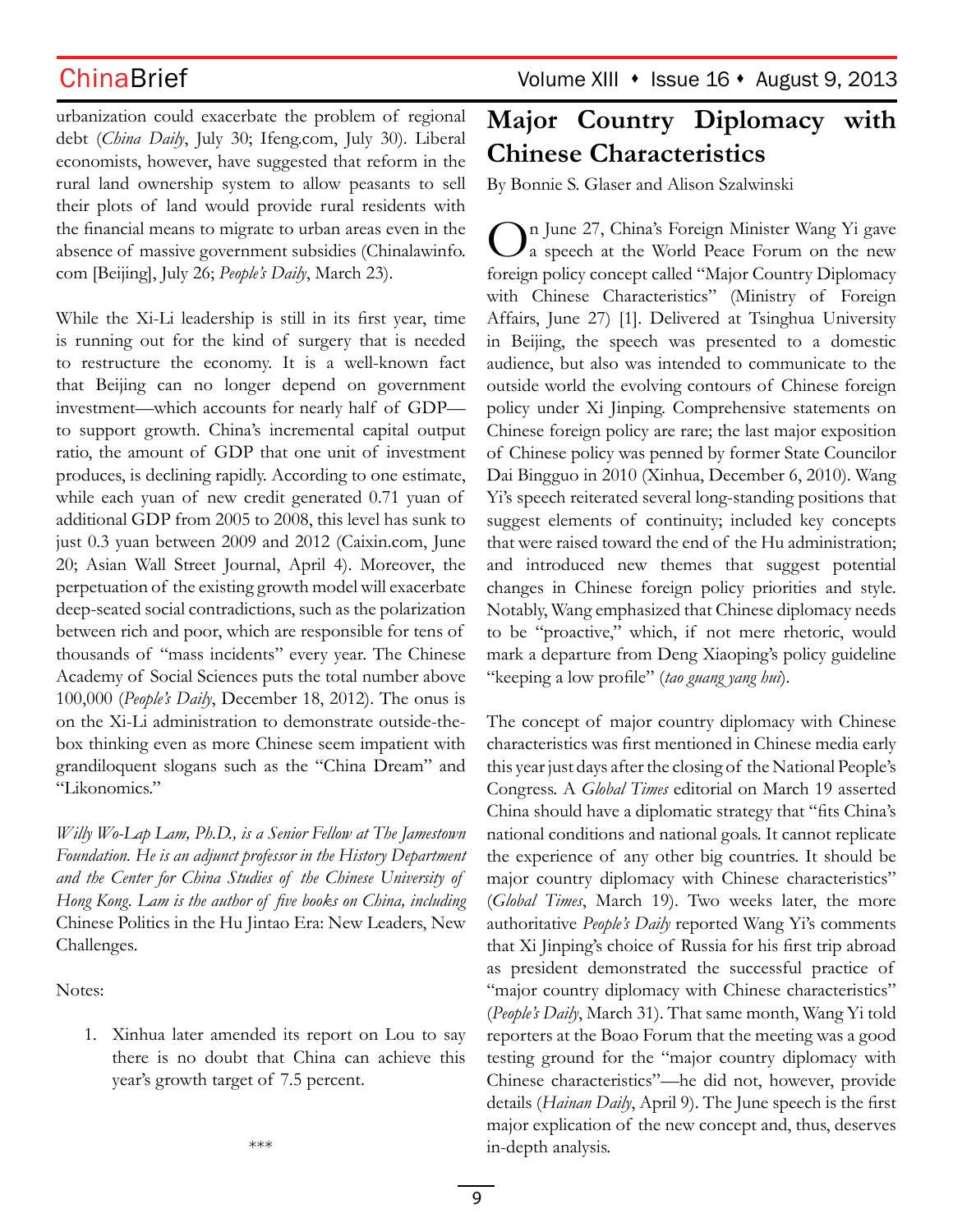"Major country diplomacy" is the official Chinese translation ("*daguo waijiao*"), but the same characters can also be translated as "great power diplomacy," which perhaps more accurately describes Beijing's aspirations. In fact, in other instances, the first two characters *daguo* are translated in Chinese media as "great power," such as Xi Jinping's call for a new kind of "great power relationship" (*daguo guanxi*) with nations such as the United States and Russia. ASEAN nations—is evidence of a concerted effort to

Some of the features of "major country diplomacy with Chinese characteristics" outlined by Wang Yi are familiar, long-standing tenets of Chinese diplomacy. These include practicing the "independent foreign policy of peace," adhering to the Five Principles of Peaceful Coexistence, opposing hegemony, respecting sovereignty and refraining from interfering in another country's internal affairs. Also included are building a "harmonious world" and achieving "win-win progress," concepts introduced by Xi's predecessor Hu Jintao. These references make clear that core elements of Chinese foreign policy are not being jettisoned by the new administration, even as new concepts and/or rhetoric are adopted.

Wang put special emphasis on the role the developing world plays in China's global interests and goals. Beijing consistently has touted its status as a friend and partner of the developing world, stressing that, as China grows, developing nations in particular will benefit. Responding to doubts expressed by both Western scholars and leaders in the developing world that China's involvement in developing countries is benevolent, Wang attempted to reassure these nations that China will continue to aid and support them.

When referring to the maritime disputes China has with several Southeast Asian nations and with Japan, Wang reiterated the proposal that "parties could shelve differences and engage in joint development." This policy, first put forward by Deng Xiaoping in 1979 and developed throughout the 1980s, signals that intractable disputes should be set aside to avoid undermining good relations between China and its neighbors (Ministry of Foreign Affairs, November 17, 2000). As maritime issues have heated up in recent years, domestic pressure on Chinese leaders has increased to abandon this policy. Many netizens and Chinese scholars would prefer a stronger stance on territorial issues, viewing the policy

### as too conciliatory and contrary to China's interests. Wang's reiteration of Deng's stance—along with his commitment to pursue a peaceful solution to the South China Sea disputes and launch discussions for a Code of Conduct, which he conveyed on his May tour of four

smooth tensions with China's neighbors. Wang's speech also stressed the importance of some issues in Chinese diplomacy that have surfaced in recent years. With the growth of China's involvement and presence abroad, protecting Chinese nationals overseas has emerged as an urgent priority. The 18th Party Congress Report stated "we have staunchly protected China's interests and the legitimate rights and interests of Chinese nationals and legal persons overseas." Wang went even further when discussing the growth of Chinese nationals traveling overseas for tourism, education and work. Wang stated the Chinese government "should give them reliable and strong backing" so that those traveling abroad also can achieve their own "Chinese Dream." By referencing Xi Jinping's call for the realization of the "Chinese Dream" of national renewal, Wang integrates the Chinese dream concept into foreign policy goals, encouraging Chinese citizens to strive to achieve their dreams both at home and abroad.

Wang also reiterated Xi Jinping's call for a "New Type of Great Power Relations" (*xinxing daguo guanxi*)—now officially translated as a "New Type of Relationship among Major Powers"—highlighting both the United States and Russia as countries with which China seeks to establish such ties. He explained the new type of major power relationship between these states will contain elements of "mutual respect, win-win cooperation, no conflict and no confrontation," applying core tenets of the Hu administration to Xi's new concept. On the multilateral organizations front, Wang's speech echoes the 18th Party Congress in identifying the UN, the G20, the Shanghai Cooperation Organization, Asia-Pacific Economic Cooperation (APEC) and BRICS as the organizations China will pay greater attention to in the future, leaving others, such as the East Asia Summit, conspicuously absent.

A few portions of Wang's speech provided hints of new directions in Chinese foreign policy and are therefore important concepts to watch. As Wang admits in the

## ChinaBrief Volume XIII • Issue 16 • August 9, 2013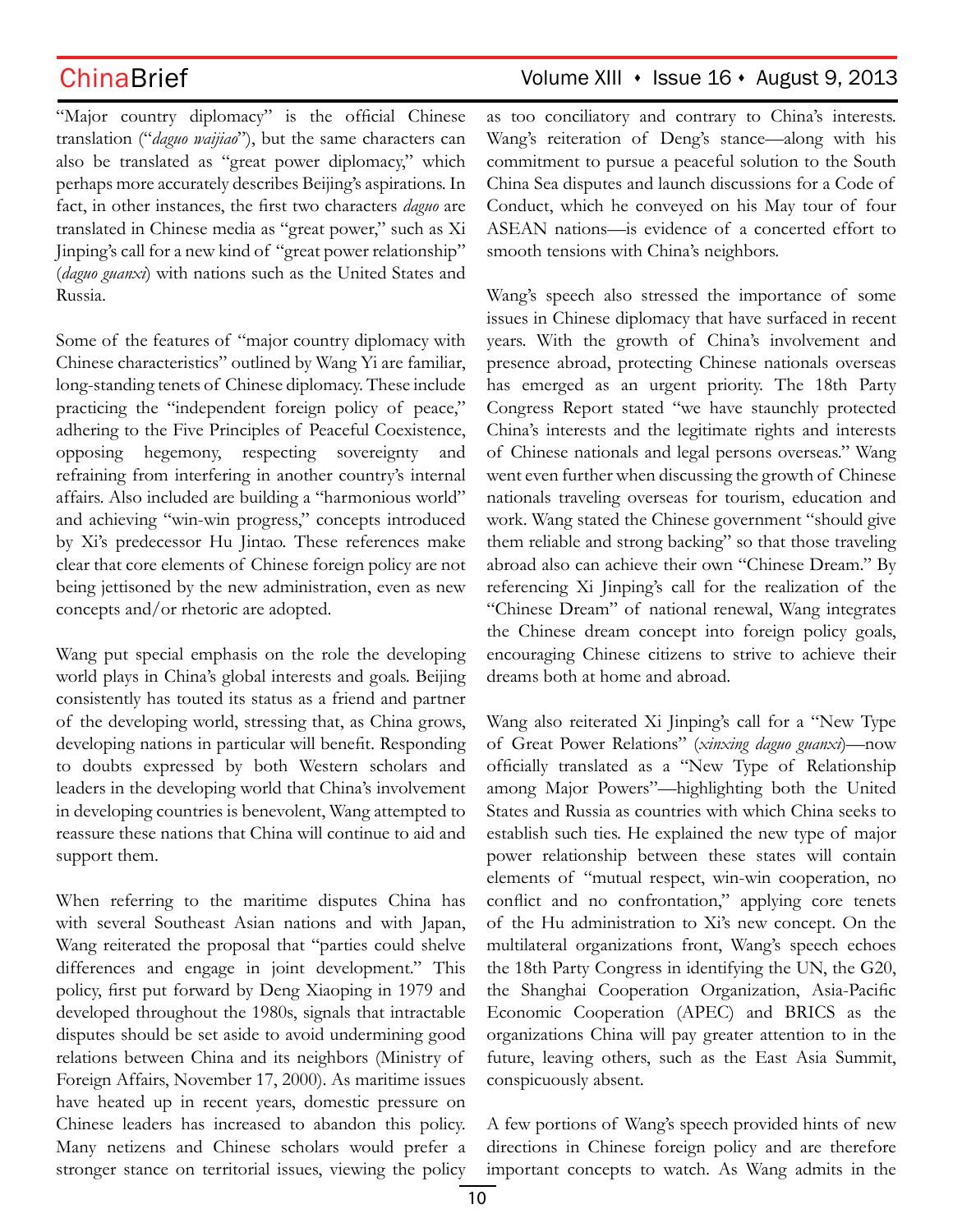opening sentences of his speech, China's rapid growth and change that has prompted "thinking and exploring" about "what kind of foreign policy it will follow and what impacts will it have on the world." While his speech does not offer a definitive answer, there is no doubt that a crucial component of China's new foreign policy will be a more proactive approach to diplomacy. In the official translation of his speech, the phrase "active" or "actively" is used no less than 13 times. China is in a period in which it has dual identities, being both a "developing" nation and a major country or great power. Wang's emphasis on engaging in proactive diplomacy signals a growing desire to move away from China's reactive policies of the past.

One important development linked with this more proactive Chinese diplomacy is an official acknowledgement of rising global expectations for China to assume greater responsibility for addressing regional and global problems. In the past few years, Chinese scholars have called for China to make more contributions to global governance. In 2010, Shanghai Institutes for International Studies Fellow, now President, Chen Dongxiao argued there is a "significant gap between the strategic demand for China to share international responsibility and provide international public goods and our current strategic plans and implementation" [2]. Government officials continued to shy away from acknowledging these calls, however. In his 2010 article detailing China's "Path of Peaceful Development," State Councilor Dai Bingguo focused on reassuring the world that China would be a peaceful, cooperative growing power that would "never seek leadership, never compete for supremacy" (Xinhua, December 6, 2010). The 2011 white paper, *China's Peaceful Development*, allowed that "as its comprehensive strength increases, China will shoulder corresponding international responsibilities and obligations," but did not indicate that it was yet time to do so [3].

Wang's speech signaled that China recognizes it must adopt a more active, rather than simply a prudent and self-focused, foreign diplomacy. He claims "China is ready to respond to the international community's expectations" that it "undertake its due responsibilities and make greater contribution to world peace and common development." Wang states that China is ready and eager to apply Chinese experiences and knowledge to international relations, taking a leadership role by

## ChinaBrief Volume XIII • Issue 16 • August 9, 2013

providing public goods and participating further in global governance. These carefully crafted statements indicate global governance and greater leadership in the international community will be a key part of the policy of major country diplomacy with Chinese characteristics.

A concrete example of greater Chinese contribution to the international community is the first-time deployment of combat troops to a UN peacekeeping mission. While China has been hesitant in the past to make commitments to sending combat troops for fear of being accused of interfering in internal affairs, the arrival of several hundred Chinese peacekeeping troops in Mali this month is a sign of shifting policy. In addition to confirming this decision, Wang noted the larger role Beijing is beginning to play in the Middle East peace process. By championing Xi Jinping's new four-point proposal for the settlement of the Palestinian question, Wang makes it clear that engaging in diplomacy in the Middle East is firmly on China's agenda (Xinhua, May 6).

These expressions of China's interest in participating and shaping the international community are coupled with an explicitly stated belief that the international system is in need of "reform and improvement." Perhaps in response to fears that Beijing will seek to overturn the prevailing global structure and decision making system, Wang pledged China will "continue to maintain the present international order" from which it has benefited enormously. He added, however, that the global community "is going through a deep crisis of thinking and culture in modern civilization" and, therefore, needs to rethink and revise some aspects of the international system. Wang is silent on exactly what changes China seeks and how aggressively Beijing will push for them.

*Bonnie Glaser is Senior Adviser for Asia with the Freeman Chair in China Studies and a Senior Associate with Pacific Forum at the Center for Strategic and International Studies.*

*Alison Szalwinski is an intern with the Freeman Chair in China Studies at the Center for Strategic and International Studies.* 

Notes:

1. Wang Yi, "Exploring the Path of Major Country Diplomacy with Chinese Characteristics," Remarks at the Second World Peace Forum, June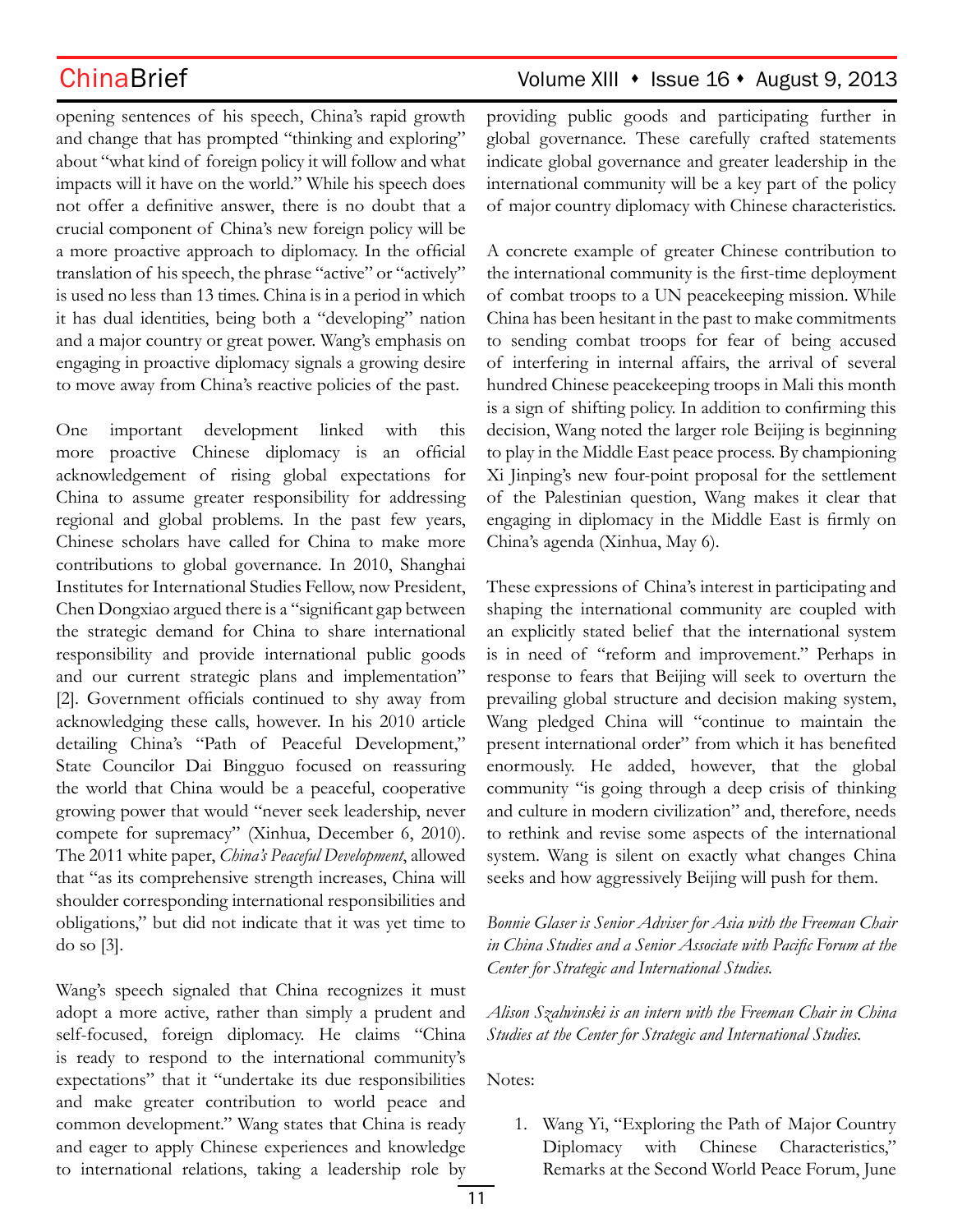ChinaBrief Volume XIII • Issue 16 • August 9, 2013

27, 2013, Available online <http://www.fmprc. gov.cn/eng/zxxx/t1053908.shtml>.

- 2. Chen Dongxiao, "New Development in Global Politics and Rethinking on China's Multilateral Diplomacy," Shanghai Institutes for International Studies, Undated, Available online <http:// en.siis.org.cn/index.php?m=content&c=index& a=show&catid=15&id=104>.
- 3. The September 2011 white paper, *China's Peaceful Development*, is available at the web portal for the Central Government of the People's Republic of China <http://english.gov.cn/ official/2011-09/06/content\_1941354.htm>.

\*\*\*

# **Propaganda as Policy? Explaining the PLA's "Hawkish Faction" (Part Two)**

By Andrew Chubb

I f outspoken Chinese military officers are, as Part One  $\perp$  suggested, neither irrelevant loudmouths, nor factional warriors, nor yet the voice of the People's Liberation Army (PLA) on foreign policy, and are instead experts in the PLA-party propaganda system, then what might explain the bad publicity they often generate for China? This article explores how the activities of China's military hawks may contribute to the regime's domestic and international goals. On a general level, the very appearance of a hawkish faction—the "opera" that Luo Yuan has described—serves the domestic purposes of promoting national unity (*Global Times*, May 4). By amplifying threat awareness and countering perceived Western plots to permeate the psyche of the Chinese populace and army, the "hawks" direct public dissatisfaction with the policy status quo away from the system as a whole.

In specific crises, such as the standoff at Scarborough Shoal last year or in the wake of the Diaoyu Islands purchase, hard-line remarks from uniformed commentators serve to rally domestic public opinion behind the prospect of military action, instill confidence in the PLA's willingness to fight over the issue and deter China's adversary. By amplifying the possibility of otherwise irrational Chinese military action and inevitable escalation should Beijing's actions be interfered with, they have contributed to a thus-far successful effort to convince the Philippines and Japan to accept the new status quo around Scarborough Shoal and the Diaoyu Islands.

### **External Propaganda**

The PLA's external (*duiwai*) propaganda work system, which Part One showed most of the "hawks" belong to, has been greatly strengthened in recent years in line with an often-cited "series of important instructions" from Hu Jintao from 2006 onward. This effort has emphasized self-affirming aspects of propaganda perhaps better translated as publicity and promotion with particular regard to foreign audiences, aiming to increase understanding of China's policies, diminish "China threat theories" and shape a good international image for the PLA. The General Political Department (GPD) Propaganda Department's External Propaganda Bureau was established in 2006 in response to a Xinhua report on the PLA's image in overseas media. The Xinhua PLA Bureau's year-long investigation reported in April 2006 that negative reports dominated Western public opinion on the PLA, with word associations of "security threat," "closed," "non-transparent" and "backward." Aside from openness issues, a follow-up investigation led by then-GPD Director Li Jinai found that China's media were used to using their own linguistic and thought conventions as well as domestic habits in external propaganda with less-than-ideal results (Xinhua, March 19, 2010). These themes, and the general emphasis on improving international perceptions of the PLA, have continued throughout the all-military external propaganda push. General Li also said military external propaganda work must "adhere tightly to foreign audiences' needs for information on our military, adhere tightly to foreign audiences' habits of thought" (Xinhua, November 15, 2010).

Recent writings on the topic emphasize activities including Ministry of Defense news conferences (not known for producing sensational statements), meet-the-press sessions, military open days (such as the recent event at a Xi'an air defense base), white papers, Chinese-foreign military cultural exchange and doing media interviews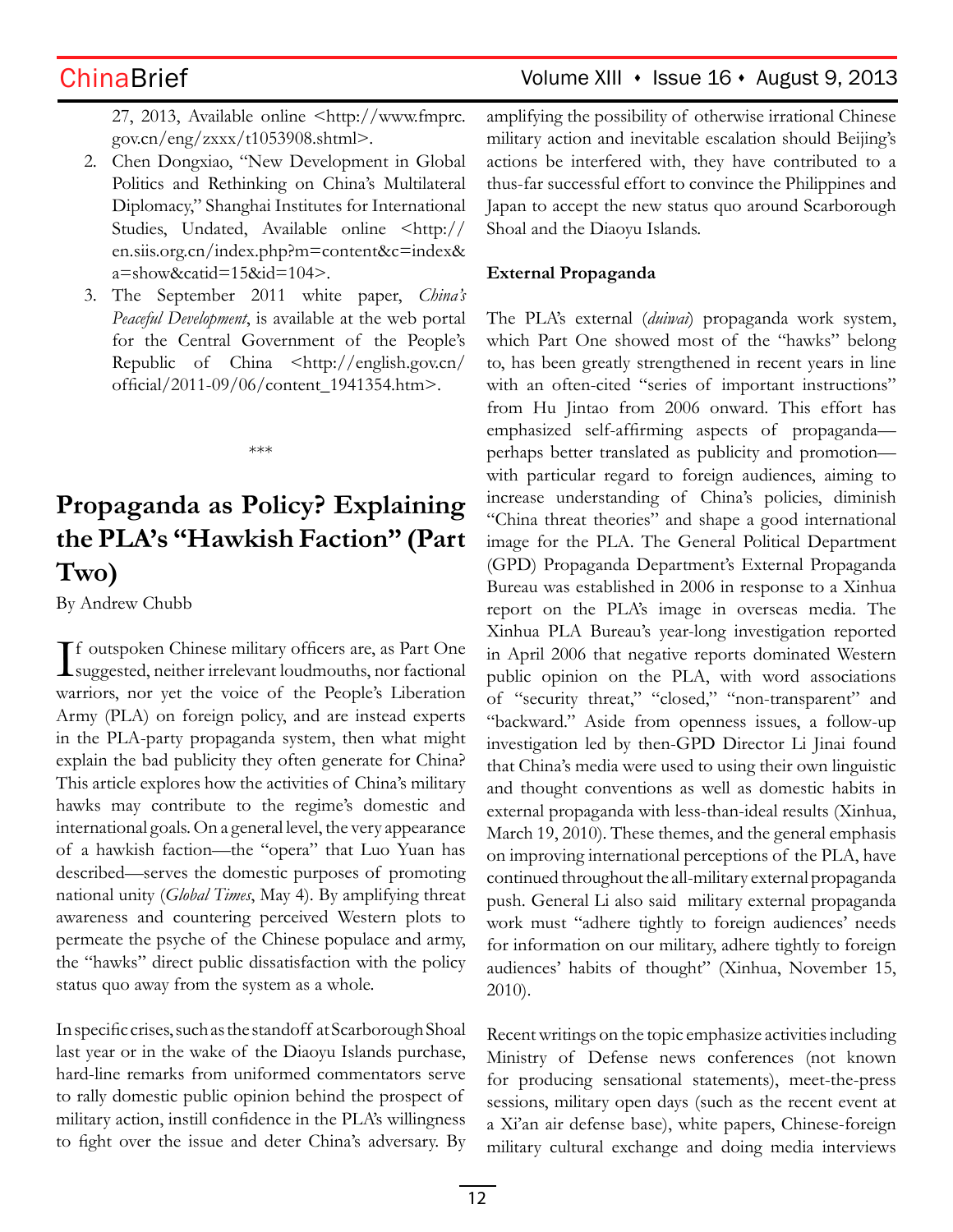(Xinhua, August 2; *PLA Daily*, November 1, 2012; China Military Online, May 18, 2012; *Southern Weekend*, January 10, 2012) [1]. Yet, if military external propaganda activities are aimed solely at creating a positive image of the Chinese military among foreigners, why do speciallyappointed "external propaganda experts" like Dai Xu and Luo Yuan make statements that generate negative publicity and stoke foreign perceptions of China as a military threat?

Part of the answer may be that external propaganda experts conduct activities aimed at both domestic and foreign audiences, including other parts of the Chinese government. Although the Chinese Communist Party's (CCP) central propaganda apparatus has separate systems for domestic and foreign-oriented propaganda, the lines between the two have become increasingly blurred in practice. By 2003, the Central Propaganda Department argued that, due to the number of foreigners reading Chinese media, domestic propaganda should be seen as the same as external work [2]. The all-army external propaganda push appears to reflect a similar dynamic [3]. External propaganda activities such as Ministry of Defense news conferences and military open days are conducted in Chinese and invariably produce stories in the Chinese media. In a state media report on the first "All-Army External Propaganda Backbone Training Class" held in 2009, PLA Nanjing Political Academy Military News Communications Department Director Gu Li referred to external propaganda tasks as "displaying our military's favorable image to our compatriots and the people of the world" (*International Herald Leader*, April 16, 2009). Likewise, Luo Yuan has spoken of opening a Weibo account as an aspect of external propaganda work (People's Net, February 25). To the extent that external propaganda is aimed at both domestic and foreign audiences, it needs to balance convincing the world that China poses no military threat with convincing Chinese citizens that the PLA is capable of and committed to defending Chinese interests.

### **International Deterrence?**

Through the early stages of the 2012 standoff between the Philippines and China over Scarborough Shoal, Major General Luo Yuan became the Chinese military's most prominent face, appearing in the mainland media almost daily. In particular, he attracted great attention for

## ChinaBrief Volume XIII • Issue 16 • August 9, 2013

an article that directly criticized the government for deescalating the situation, arguing China was being "bullied" and urging for the military to be sent in to occupy the shoal (South Sea Conversations, April 27, 2012; China.org. cn, April 27, 2012; Reuters, April 21, 2012; *Global Times*, April 9, 2012). Luo's frequent appearances appear to have been part of a state-led effort to focus public attention on the issue. China's commercially-oriented media were understandably eager to amplify the likelihood of the country going to war, but the discourse of impending conflict was driven by inflammatory central media coverage and escalatory official comments. A case in point was a *Global Times* editorial titled "If Friction Continues, It Will be a Miracle If China and the Philippines Don't Go To War" (*Global Times*, May 9). The paper's in-house opinion polling center conducted a hasty survey in late April and, unusually, released the detailed findings for free via the *Global Times'* website with the headline discovery that nearly 80 percent of Chinese people supported military retaliation to "provocation" in the South China Sea (Shenzhen TV, May 5, 2012; Global Poll Center, May 2, 2012). Dai Xu added his own call for war in early May, arguing that even if the United States was hoping to provoke China into attacking the Philippines, China should do it anyway. Moreover, foreign media reports that that PLA Navy's South Sea Fleet had entered a state war readiness were introduced into the Chinese media via Xinhua translation, fuelling belief within China that China might be about to go to war if the Philippines did not back down (Xinhua, May 11, 2012; *Global Times*, May 7, 2012). By May 10–11, the prolonged ascendancy of "Chinese Warships Approach Philippine Territory" at the top of the Sina Weibo topic tree highlighted that not only was war with the Philippines an approved topic, but also that it had captured the attention of the public (Sinocism, May 10, 2012).

Along with economic punishment and conventional diplomatic protest, the displays of public war chatter and military outspokenness formed a part of China's strategy to convince the Philippines to desist from opposing its control of the disputed atoll. The foreign-directed aspects of the Scarborough Shoal media wave are suggested strongly by the choice of articles provided by Chinese state media in translation. For example, a *PLA Daily* piece warning the standoff had become a matter of "national dignity and even social stability" was posted on the Ministry of Foreign Affairs' website, reinforcing what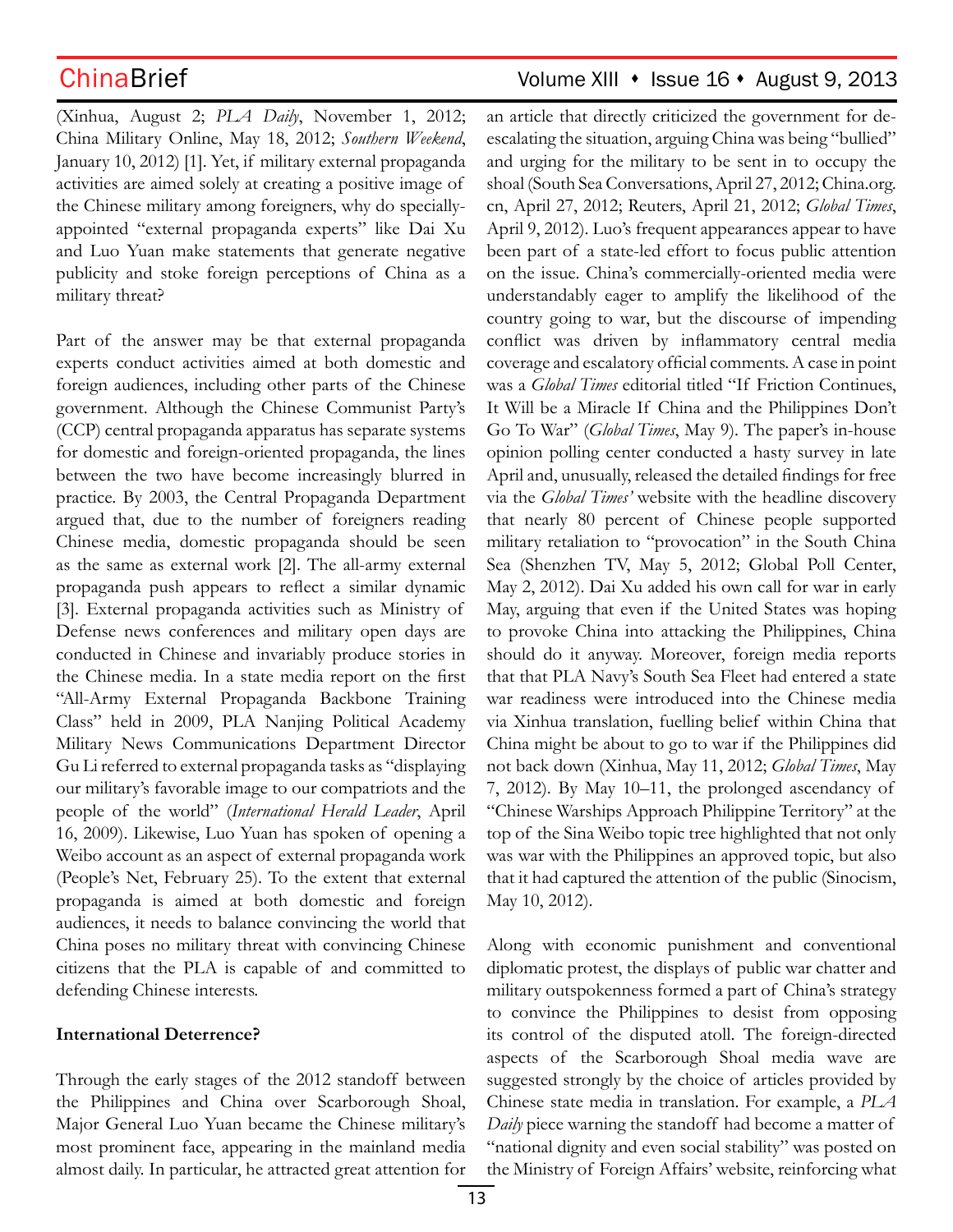Philippines diplomats were hearing from their Chinese counterparts about the pressure they were under from the public (Ministry of Foreign Affairs, May 10, 2012) [4]. The *Global Times* editorial mentioned above was published in English under the title, "Peace Will be a Miracle If Provocation Lasts." After Luo's call for the military to be sent in was posted in English on government-run portal China.com.cn, Philippines President Benigno Aquino publicly called his bluff, stating "We think that is more a statement that lacks substance [and is] not indicative or the real intentions" (*Manila Bulletin*, April 29, 2012). Eventually, however, the Philippines' ships did leave the area, leaving China in control, and they have not challenged the Chinese official presence there since, even as some of its fishing communities being deprived of their livelihoods (*Inquirer Global Nation* [Manila], May 29; ABC News [U.S.], May 22). The exact reasoning behind the Philippines' decision-making is beyond the scope of this article; certainly it involved much more than simply Luo and Dai's hawkish comments and the manifestations of "public will" they helped bring forth. Both have stated their earnest belief in the power of *minyi*, Luo calling it "able to overturn ships" (*Global Times Online*, March 18). The point is that their ostensibly warmongering remarks seem to have been designed not to provoke military conflict, but rather to help ensure China achieved its objective while *avoiding* military conflict. The Philippines was deterred from opposing the new status quo, and China subdued its adversary without fighting (*bu zhan er qu ren*).

In the same way, the PLA "hawks" also may have helped China convince the Japanese government not to oppose the frequent entries of China's maritime patrol vessels in the territorial waters surrounding the disputed Diaoyu/ Senkaku Islands. When the Japanese government made its purchase of three of the disputed islands on September 10 last year, China appeared to be ready with an integrated civilian-military response. Almost immediately, the Ministry of Foreign Affairs made an official statement of China's position and announced territorial baselines for the islands, thus giving surrounding waters out to 12 nautical miles the specific legal status of territorial waters under Chinese law. This was followed by the institution of regular patrols by Chinese official boats within the territorial waters. Since September 2012, this has occurred on well over 50 separate days to date—averaging more

## ChinaBrief Volume XIII • Issue 16 • August 9, 2013

than once a week—giving credence to official media claims that China has "regularized" patrols in the area, and "broken the situation of Japan's actual control" of the islands (CCTV, November 5, 2012; *People's Daily*, October 9, 2012). Beijing's regular official presence in the territorial waters represents a major change to the status quo prior to September 10. Chinese government boats entered the 12 nautical mile zone only twice in the year leading up to September 10, and just once in the three years prior. The media blitz that followed Tokyo's island purchase mirrored that during Scarborough Shoal, with the public expressions of anti-Japanese outrage and bloodlust working, paradoxically, to create what one Chinese scholar has described as "grassroots deterrence" (Tea Leaf Nation, January 25). Since that time, China has tested Japan's resolve on several occasions, first with plane flights and then possibly with radar-locking incidents, PLA and CCP voices have warned Japan directly that opposing these new activities could lead to war ("Radar Incident Obscures Beijing's Conciliatory Turn toward Japan," *China Brief*, February 15). Major General Peng Guangqian declared any warning shots fired near Chinese planes around the Diaoyu Islands would be "firing the first shot" in a Sino-Japanese war, while the *Global Times* said public opinion would demand war.

### **Domestic "Indoctri-tainment"**

Sensational statements add drama to international issues such as disputes over distant, uninhabited maritime features—that may otherwise be relatively distant from ordinary Chinese people's lives. Luo Yuan has spoken frequently of his ambition to increase "national defense education" and engender "imperilment consciousness" (*youhuan yishi*) among China's population. He also has repeatedly stated that he believes the masses, especially the young, have "patriotic potential", with appropriate measures required to stimulate and guide it (Global Times Online, May 4; *Southern Window*, April 9, 2012; People's Daily Online, February 12, 2012; *Wen Wei Po* [Shanghai], September 30, 2011; China National Radio, March 17, 2009). Dai Xu also has called for *youhuan yishi*, stating that having a "population that is resolute, brave and full of imperilment consciousness" is more important for China than strategists such as himself (*Global Times*, July 5, 2012) [5]. Major General Luo has even taken his defense awareness mission to the gaudy stages of Hunan Satellite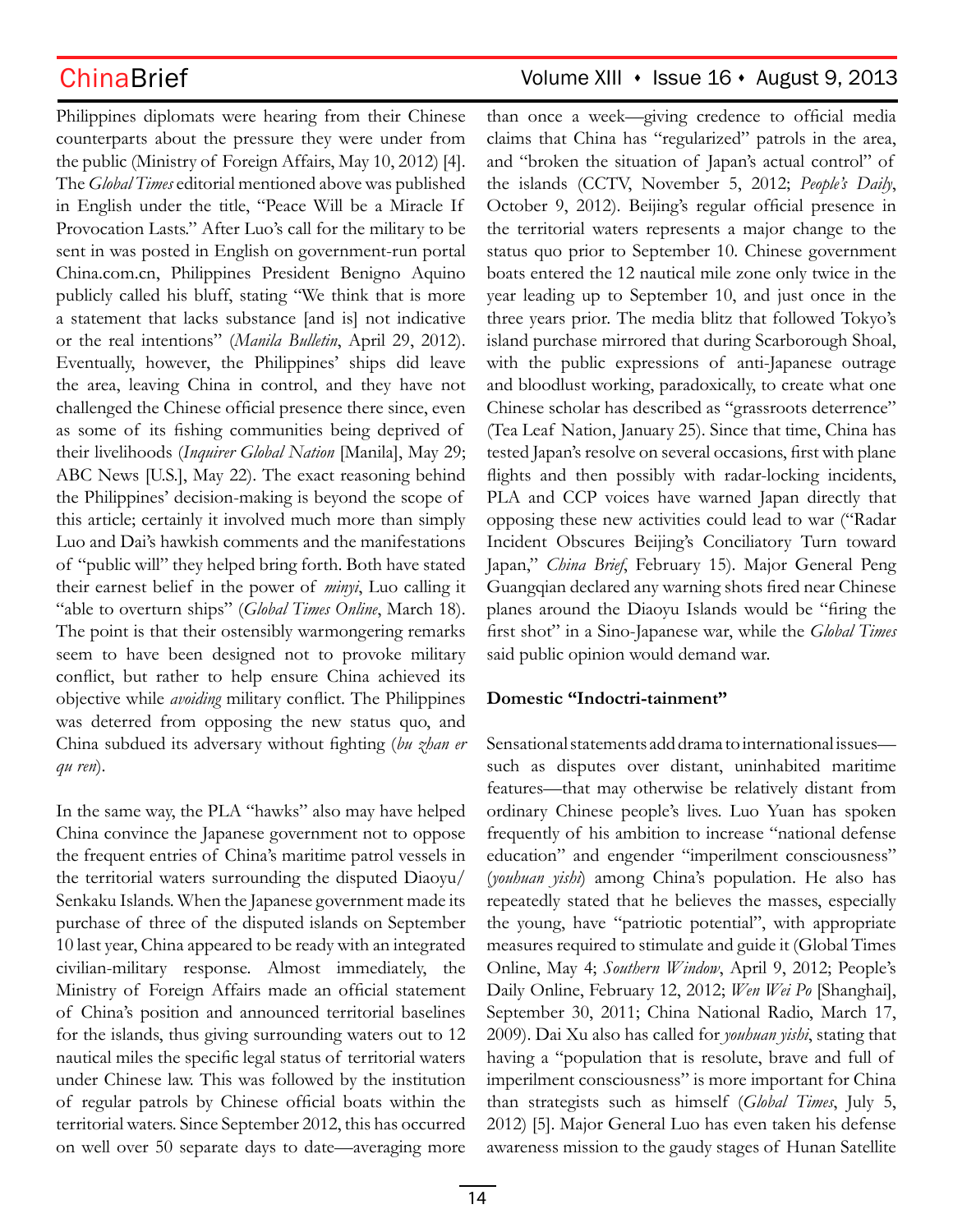TV, where he has appeared in uniform on variety shows aimed at young viewers. "Using the medium's universal appeal," journalist Zhang Jianfeng wrote, "he embedded education within fun" (*Southern Window*, April 9, 2012). Luo Yuan said his dealings with Hunan TV showed him that the young have a patriotic fervor and reverence for military heroes. The problem, he said, was "how to release and mobilize their patriotic potential...simple preaching is no good, boring inculcation doesn't work, we must move with the times...in short, national defense education should have new content, new formats and new methods" (Global Times Online, May 4). This mirrors an approach that emerged in the Chinese media in the late 1990s that media theorist Wanning Sun described as "indoctri-tainment" [6].

The hawks may have attracted attention internationally, but their impact on China's domestic discourse is even more readily apparent. Aside from their prominence in centrally-controlled, commercially-driven media like CCTV and the *Global Times*—whose content is republished widely on China's major privately-owned commercial online—they also have proven their ability to shape the discourse on largely user-driven social media. Dai Xu and Luo Yuan's names in particular, are often raised in popular comments, even where they were not mentioned in the corresponding news article (South Sea Conversations, May 28, 2012; May 3, 2012). Luo's suggestion that the Diaoyu Islands be turned into a target range has been widely repeated by other commentators on blogs, online forums and even a government petition site (Strong China Forum e-Politics, September 10, 2012; blog.ifeng.com, September 3, 2012). A microblog post raising the target range idea became the most-forwarded item on Sina Weibo on August 19—a day when anti-Japan protests took place in more than 10 Chinese cities (Sina Weibo, August 19, 2012). It was forwarded 147,000 times and attracted more than 48,000 comments, but did not mention Luo, who had started making the suggestion at least nine days earlier (Global Times Online, August 10, 2012). According to the Chinese wiki *Baidu Baike*, Dai Xu, meanwhile, was voted one of nine "Internet Persons of the Year" in 2010, alongside iconic figures such as Lang Xianping and Yu Jianrong, in an internet poll that attracted several million votes. Additionally, each of his books has an average five-star average rating on *DangDang*, China's equivalent of Amazon.

## ChinaBrief Volume XIII • Issue 16 • August 9, 2013

The hawks' prominence in audience-driven media can be explained partially as a result of the universal news value of conflict, but they also may answer deeper psychological needs. The enormous numbers of responses that their statements generate on mainstream news portals, and their widespread reposting on blogs and in discussion forums, are one illustration of the strength of their market appeal. The existence of such a market does not imply approval or agreement from more a fraction of the China's population—both Luo Yuan and Dai Xu have been mercilessly lampooned than on Weibo this year, showing that they are viewed as buffoons by many Chinese people (*Sydney Morning Herald*, February 25; Tea Leaf Nation, April 11). Nonetheless, to legions of leftists and military enthusiasts online, however, they are iconic figures: heroes and truth-speakers ("real military men" who "represent the people") fighting to overcome traitorous enemies-within that are selling out the country's interests. Public criticism or questioning of these PLA pundits sparks paranoid, conspiratorial reactions from fans online (South Sea Conversations, July 27; April 29). As Luo Yuan recently explained, public expressions of yearning for a military leadership that will show no mercy to any provocateurs on China's borders is "the citizenry's hope for the Chinese military, an appeal to a sense of heroism, and even more so, it is a nostalgia for our party and army's period of suffering and glory." It is also, according to Luo, an expression of "imperilment consciousness" that both Luo and Dai Xu aim to encourage (Global Times Online, May 4).

The hawks' warlike public statements, contrasting with official government positions, frequent fierce disagreement with their co-panelists on television and even occasional direct criticisms of the policy status quo, all help perpetuate the narrative that a hawkish faction exists in the military. The rise of the term "hawkish faction" (*ying pai*) in Chinese discourse on international affairs suggests the idea is widespread. Discussion of opposing factions within the party or military might once have been dangerous in the People's Republic, as it implies division, which the regime has generally sought to hide over the past two decades since the 1989 crisis. Today, however, such theories are flourish in both conventional Chinese media outlets and online. Not only have mainstream published numerous discussions on the "hawkish faction" as a phenomenon, state-run news outlets have even run translations of detailed international discussions on the